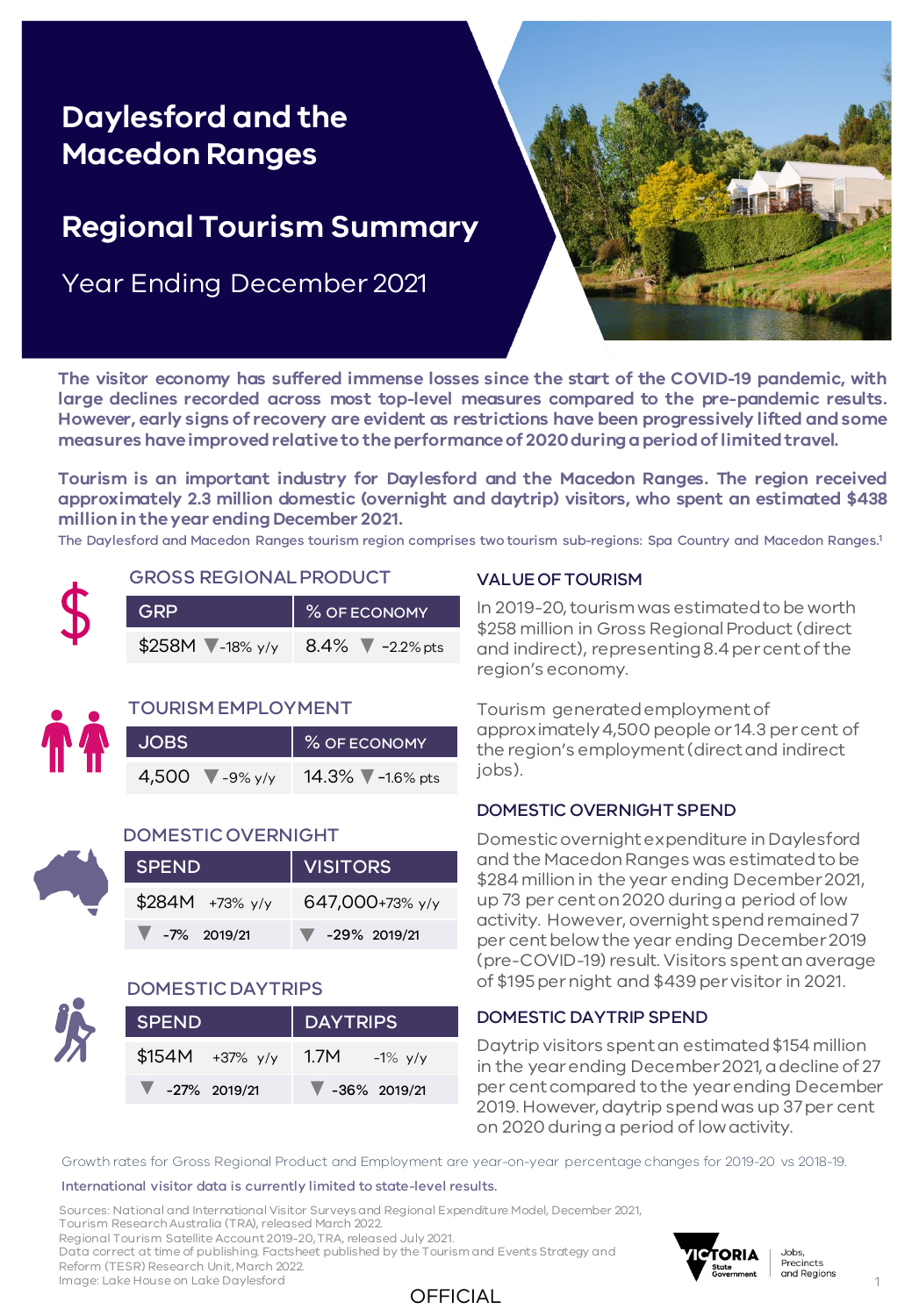## **Daylesford and the Macedon Ranges**

Key Regional Tourism Statistics

| <b>Tourism Economic Contribution</b> | 2014-15 | 2015-16 | 2016-17 | 2017-18 | 2018-19 | 2019-20 | <b>YOY</b><br>change<br>$(2019-20)$<br>(%) |
|--------------------------------------|---------|---------|---------|---------|---------|---------|--------------------------------------------|
| <b>Gross Regional Product (GRP)</b>  |         |         |         |         |         |         |                                            |
| Direct GRP (\$m)                     | 118     | 129     | 140     | 154     | 169     | 142     | $-16%$                                     |
| Indirect GRP (\$m)                   | 103     | 113     | 122     | 135     | 146     | 116     | $-21%$                                     |
| Total GRP (\$m)                      | 220     | 242     | 263     | 289     | 316     | 258     | -18%                                       |
| Direct GRP (%)                       | 4.7%    | 5.1%    | 5.2%    | 5.4%    | 5.6%    | 4.6%    | $-1.0\%$ pts                               |
| Indirect GRP (%)                     | 4.1%    | 4.4%    | 4.5%    | 4.8%    | 4.9%    | 3.8%    | $-1.1\%$ pts                               |
| Total GRP (%)                        | 8.8%    | 9.5%    | 9.7%    | 10.2%   | 10.5%   | 8.4%    | $-2.2%$ pts                                |
| <b>Persons Employed</b>              |         |         |         |         |         |         |                                            |
| Direct Employment (000s)             | 3.0     | 3.3     | 3.6     | 3.9     | 4.2     | 3.9     | $-7%$                                      |
| Indirect Employment (000s)           | 0.6     | 0.6     | 0.7     | 0.8     | 0.8     | 0.7     | $-19%$                                     |
| Total Employment (000s)              | 3.6     | 3.9     | 4.3     | 4.7     | 5.0     | 4.5     | -9%                                        |
| Direct Employment (%)                | 10.7%   | 11.5%   | 12.0%   | 12.7%   | 13.2%   | 12.2%   | $-1.1\%$ pts                               |
| Indirect Employment (%)              | 2.0%    | 2.2%    | 2.3%    | 2.5%    | 2.6%    | 2.1%    | $-0.5%$ pts                                |
| Total Employment (%)                 | 12.8%   | 13.7%   | 14.3%   | 15.2%   | 15.9%   | 14.3%   | $-1.6%$ pts                                |

| <b>Visitors, Nights and Expenditure</b>        | <b>YE Dec</b><br>2016 | <b>YE Dec</b><br>2017 | <b>YE Dec</b><br>2018 | <b>YE Dec</b><br>2019 | <b>YE Dec</b><br>2020 | <b>YE Dec</b><br>2021    | <b>YOY</b><br>change<br>(YE Dec<br>2020-21)<br>$(\%)$ | 2 year<br>change<br>(YE Dec<br>$2019 - 21$<br>$(\%)$ | <b>YE Dec</b><br>2021 Share<br>Total |
|------------------------------------------------|-----------------------|-----------------------|-----------------------|-----------------------|-----------------------|--------------------------|-------------------------------------------------------|------------------------------------------------------|--------------------------------------|
| <b>Domestic</b>                                |                       |                       |                       |                       |                       |                          |                                                       |                                                      |                                      |
| Daytrip visitors (000's)                       | 1,932                 | 2,057                 | 1,991                 | 2,569                 | 1,665                 | 1,655                    | $-1%$                                                 | $-36%$                                               | 71.9%                                |
| Overnight visitors (000's)                     | 680                   | 649                   | 789                   | 908                   | 374                   | 647                      | 73%                                                   | $-29%$                                               | 28.1%                                |
| Total domestic visitors (000's)                | 2,612                 | 2,706                 | 2.781                 | 3,477                 | 2,039                 | 2,302                    | 13%                                                   | $-34%$                                               | 100.0%                               |
| Visitor nights (000's)                         | 1,640                 | 1,429                 | 1,861                 | 1,795                 | 783                   | 1,460                    | 86%                                                   | $-19%$                                               | 100.0%                               |
| Length of stay (nights)                        | 2.4                   | 2.2                   | 2.4                   | 2.0                   | 2.1                   | 2.3                      |                                                       |                                                      |                                      |
| Daytrip Expenditure (\$m)                      | 142                   | 172                   | 157                   | 210                   | 112                   | 154                      | 37%                                                   | $-27%$                                               | 35.1%                                |
| Daytrip spend per trip                         | 73                    | 84                    | 79                    | 82                    | 67                    | 93                       |                                                       |                                                      |                                      |
| Domestic Overnight Expenditure (\$m)           | 303                   | 239                   | 312                   | 307                   | 164                   | 284                      | 73%                                                   | $-7%$                                                | 64.9%                                |
| Domestic Overnight Spend per Visitor (\$)      | 446                   | 369                   | 395                   | 338                   | 438                   | 439                      |                                                       |                                                      |                                      |
| Domestic Overnight Spend per Night (\$)        | 185                   | 167                   | 168                   | 171                   | 209                   | 195                      |                                                       |                                                      |                                      |
| Total Domestic Expenditure (\$m)               | 445                   | 412                   | 469                   | 517                   | 276                   | 438                      | 59%                                                   | $-15%$                                               | 100.0%                               |
| International                                  |                       |                       |                       |                       |                       |                          |                                                       |                                                      |                                      |
| Overnight visitors (000's)                     | 16                    | 21                    | 19                    | 20                    | 6                     | $\overline{\phantom{a}}$ | $\sim$                                                | $-72%$                                               |                                      |
| Visitor nights (000's)                         | ٠                     | 536                   | ÷,                    | 292                   | L.                    | $\overline{\phantom{a}}$ | ٠                                                     | Ξ.                                                   | ٠                                    |
| Length of stay (nights)                        | ٠                     | 25.2                  | ÷,                    | 14.5                  | L.                    | $\overline{\phantom{a}}$ |                                                       |                                                      |                                      |
| International Overnight Expenditure (\$m)      | 10 <sup>°</sup>       | 10 <sup>°</sup>       | 11                    | 11                    | ٠                     | $\overline{\phantom{a}}$ | $\sim$                                                | $\sim$                                               |                                      |
| International Overnight Spend per Visitor (\$) | 620                   | 473                   | 595                   | 534                   | ٠                     | $\overline{\phantom{a}}$ |                                                       |                                                      |                                      |
| International Overnight Spend per Night (\$)   |                       | 19                    | ۰                     | 37                    | ۰                     | ۰                        |                                                       |                                                      |                                      |

For year ending December 2021, international visitor data is currently limited to state-level results.

Sources: National and International Visitor Surveys and Regional Expenditure Model, December 2021, TRA, released March 2022.

Regional Tourism Satellite Account 2019-20, TRA, released July 2021

Improvements in the NVS methodology has resulted in a break in series. Please use caution when comparing 2020 and 2021 results with previous time periods and releases.

For further information on methodology changes and impacts refer to the TRA NVS Methodology. Note: Figures noted as '-' are under the publishable threshold.

Factsheet published by the TESR Research Unit, March 2022.